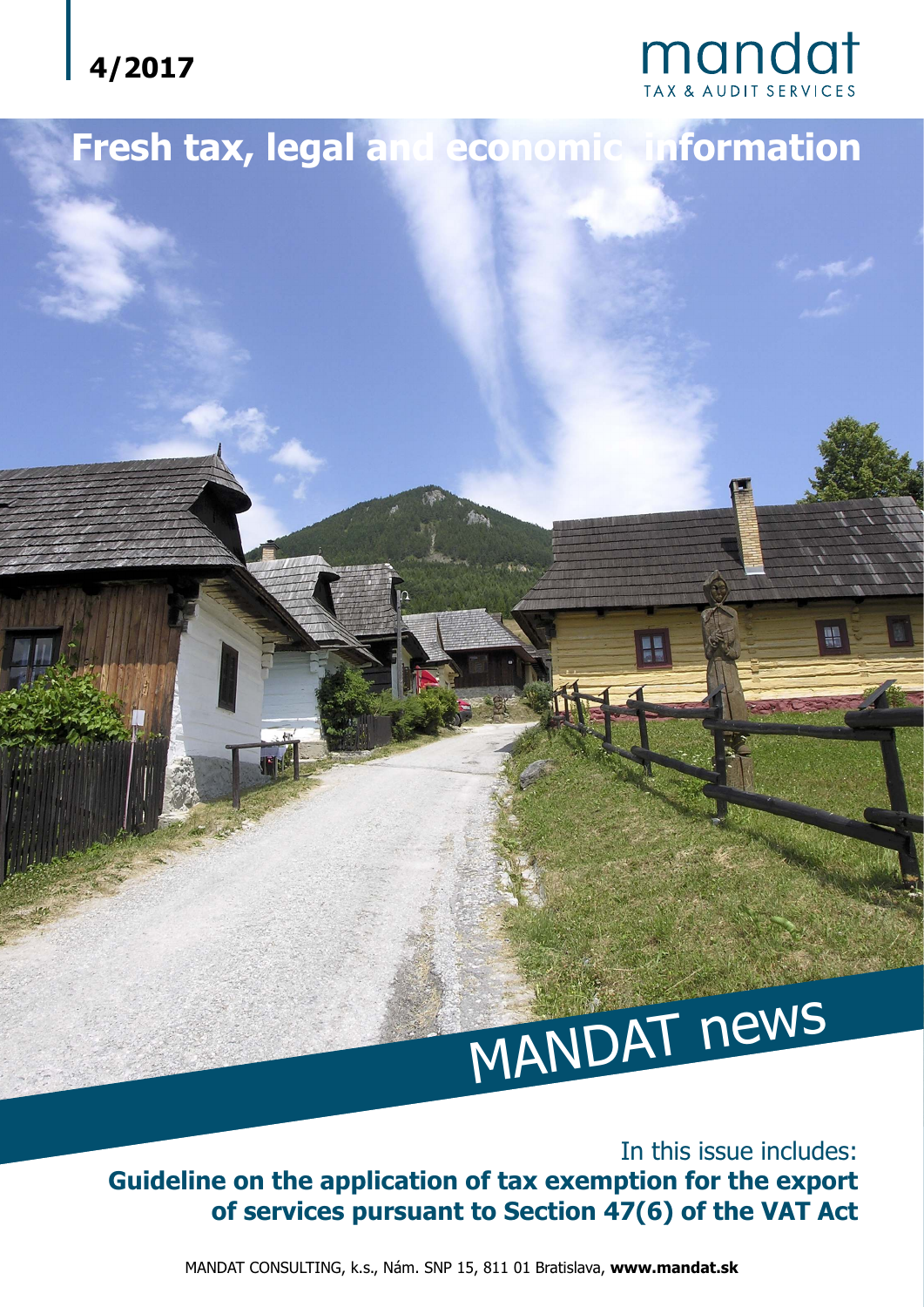# mando

#### **GUIDANCE ON EXEMPTION FROM TAX ON EXPORT OF SERVICES**

We would like to draw your attention to the guideline on the provision of export services published on the website of the Financial Directorate.

You can find the full text of the guideline here:

**https://www.financnasprava.sk/\_img/pfsedit/Dokumenty\_PFS/Zve rejnovanie\_dok/Dane/Metodicke\_usmernenia/Nepriame\_dane/201 7.09.26\_%C2%A7\_47ods\_6\_DPH.pdf**

#### **Guideline on the application of tax exemption for the export of services pursuant to Section 47(6) of the VAT Act**

Exemption from tax under Section 47(6) of Act No. 222/2004 Coll. on the Value Added Tax, as amended (hereinafter referred to as the "VAT Act"), stipulates a tax exemption for the provision of services, including transport and ancillary services, where such services are directly connected with the export or import of goods.

third country where such services **are not directly provided to the consignor or to the consignee of the goods.** The national court provision, is subject to a direct legal relationship such as a reciprocal goods under the customs procedure and, **at the same time, the respective services are provided directly to the exporter, importer or consignee of the goods in question.** It follows from points 17, 23 and In its judgment in the Case C-288/16 IK 'L.Č.', the Court of Justice deals with the question, whether Article 146(1)(e) of the Directive should be interpreted in the sense that the exemption provided for in the provision concerned applies to the provision of services of transport of goods to a specifically wished to know whether the application of that exemption, which requires the provision of the services concerned to be "directly connected" with the export or import of the goods mentioned in the given commercial relationship between the service provider and the consignor or the consignee of the goods in question. The Court of Justice states in its judgment that it is clear from the wording and purpose of Article 146(1)(e) of the Directive that the existence of such a direct relationship not only requires that the services in question contribute from the viewpoint of their purpose to an effective performance of the export and import activity, but also that those services are provided directly, depending on circumstances of each case, to the exporter, importer of consignee of the goods provided for in the given provision (point 23 of the judgment). This means that the tax exemption for services related to the export of goods or the import of goods under a customs procedure shall apply only if there is a direct relationship between the service provided and the export of goods or the import of 24 of the judgment in Case C-288/16 IK 'L.Č.' that the application of the tax exemption is conditioned by the existence of a direct legal relationship between the service provider and the exporter, importer or consignee of the goods in question.



e-mail: **roman.ferjanc@mandat.sk** Tel.: +421 2 571042-12 Roman Ferjanc

The previous interpretation of the application of the tax exemption pursuant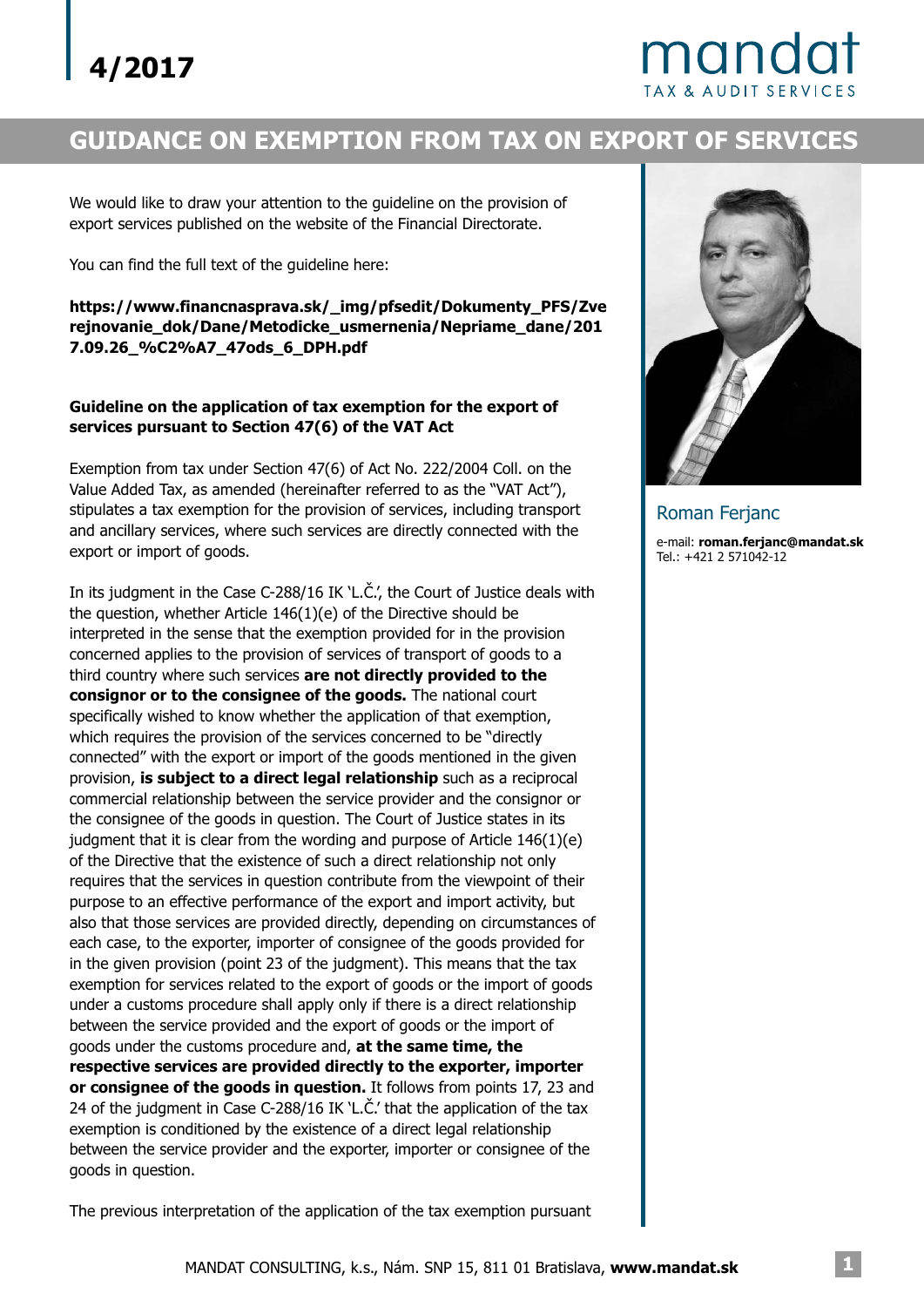### mandat **TAX & AUDIT SERVIC**

#### **GUIDANCE ON EXEMPTION FROM TAX ON EXPORT OF SERVICES**

to Section 47(6) of the VAT Act is not in line with the judgment of the Court of Justice in Case C-288/16 IK 'L.Č.'. **From the day following the Act, in accordance with the conclusions of the judgment cited,** i.e., only if the services concerned are provided directly to the exporter, importer or consignee of the goods. The Financial Administration shall accept the application of procedure under the present interpretation if the services, including transportation and related ancillary services, which are connected with the export of goods or import of goods under the customs procedure are provided before 1 November 2017. **publication of this guideline, it is necessary to apply the tax exemption for the services, including transport and related ancillary services, when exporting goods and importing goods under a customs procedure pursuant to Section 47(6) of the VAT**



Robert Jex

 $\mathbb{R}^n$ 

 $\mathbb{R}^n$ 

e-mail: **robert.jex@mandat.sk** Tel.: +421 2 571042-13

#### **NOT TO BE MISSED**

#### **Important dates**

Overview of important dates in the October 2017 can be found on our website:**http://www.mandat.sk**